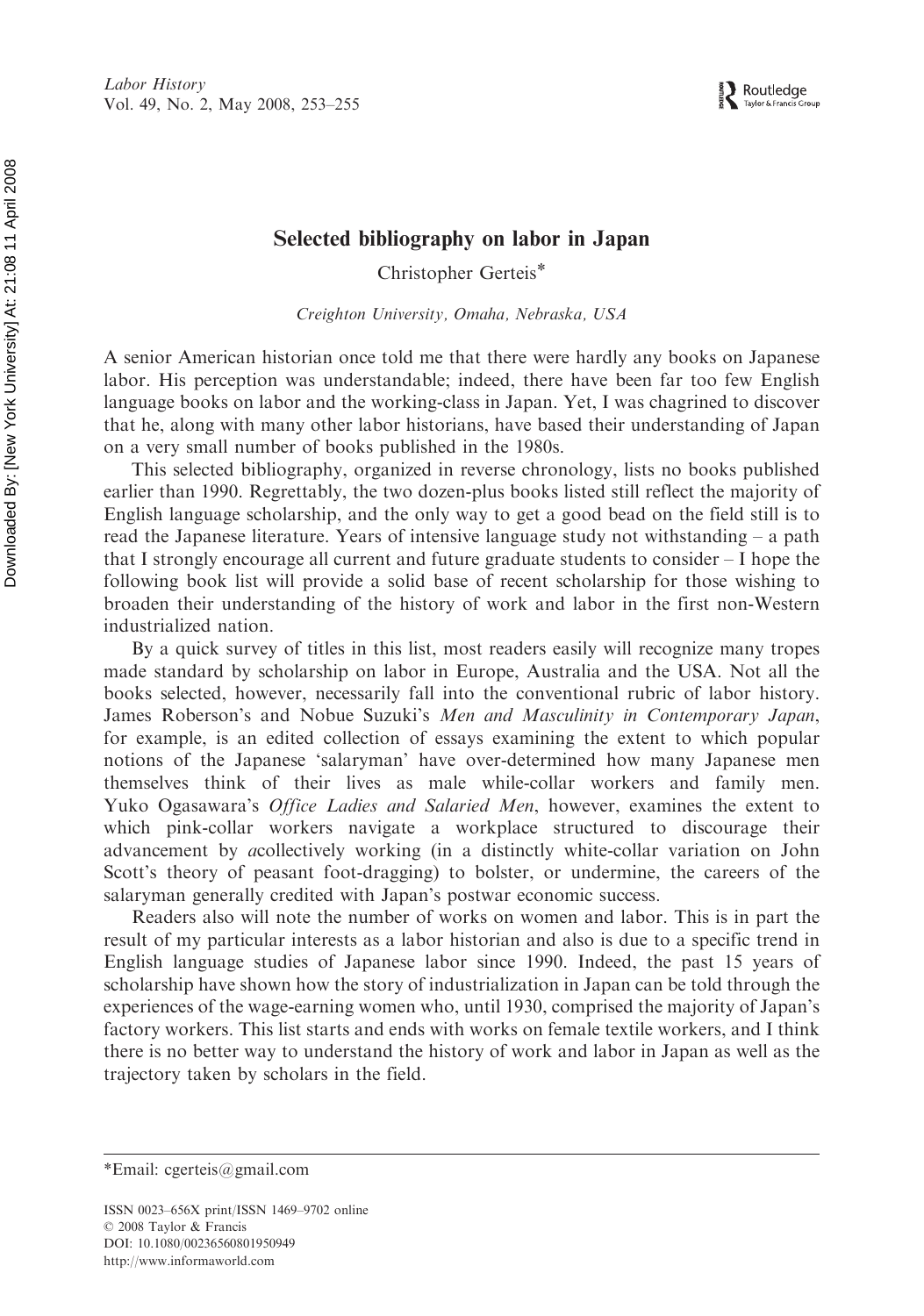Managing Women: Disciplining Labor in Modern Japan, by Elyssa Faison, Berkeley, University of California Press, 2007, ISBN 9780520252967

Shifting Boundaries of the Firm: Japanese Company–Japanese Labour, by Mari Sako, Oxford, Oxford University Press, 2006, ISBN 0199268169

The Embedded Corporation: Corporate Governance and Employment Relations in Japan and the United States, by Sanford M Jacoby, Princeton, NJ, Princeton University Press, 2005, ISBN 0691119996

A Sociology of Work in Japan, by Ross E. Mouer and Hirosuke Kawanishi, Cambridge, Cambridge University Press, 2005, ISBN 9780521651202

Divisions of Labor: Globality, Ideology, and War in the Shaping of the Japanese Labor Movement, by Lonny E. Carlile, Honolulu, University of Hawai'i Press, 2005, ISBN 0824824563

Labor Contracts and Labor Relations in Early Modern Central Japan, by Mary Louise Nagata, London, RoutledgeCurzon, 2005, ISBN 0415346053

Globalization and Women in the Japanese Workforce, by Beverley Bishop, London, Routledge, 2004, ISBN 9780415342490

Men and Masculinities in Contemporary Japan: Dislocating the Salaryman Doxa, edited by James E Roberson and Nobue Suzuki, London, Routledge, 2003, ISBN 0415271479

Women's Employment in Japan: The Experience of Part-Time Workers, by Kaye Broadbent, London, RoutledgeCurzon, 2003, ISBN 978070071749

Struggle and Purpose in Postwar Japanese Unionism, by Michael H. Gibbs, Berkeley, Institute of East Asian Studies, 2000, ISBN 1557290660

Office Ladies and Salaried Men: Power, Gender, and Work in Japanese Companies, Yuko Ogasawara, Berkeley, University of California Press, 1998, ISBN 9780520210448

Disparaged Success: Labor Politics in Postwar Japan, by Ikuo Kume, Ithaca, NY, Cornell University Press, 1998, ISBN 0801433649

The Wages of Affluence: Labor and Management in Postwar Japan, by Andrew Gordon, Cambridge, MA, Harvard University Press, 1998, ISBN 0674805771

Creating Socialist Women in Japan: Gender, Labour, and Activism, 1900–1937, by Vera C. Mackie, Cambridge, Cambridge University Press, 1997, ISBN 9780521551373

Portraits of the Japanese Workplace: Labor Movements, Workers, and Managers, by Makoto Kumazawa, Boulder, CO, Westview Press, 1996, ISBN 9780813317083

Japanese Workers in Protest: An Ethnography of Consciousness and Experience, by Christina L. Turner, Berkeley, University of California Press, 1995, ISBN 9780520085701

Nightwork: Sexuality, Pleasure, and Corporate Masculinity in a Tokyo Hostess Club, by Anne Allison, Chicago, University of Chicago Press, 1994, ISBN 9780226014876

Staying on the Line: Blue-Collar Women in Contemporary Japan, by Glenda Susan Roberts, Honolulu, University of Hawai'i Press, 1994, ISBN 0824815793